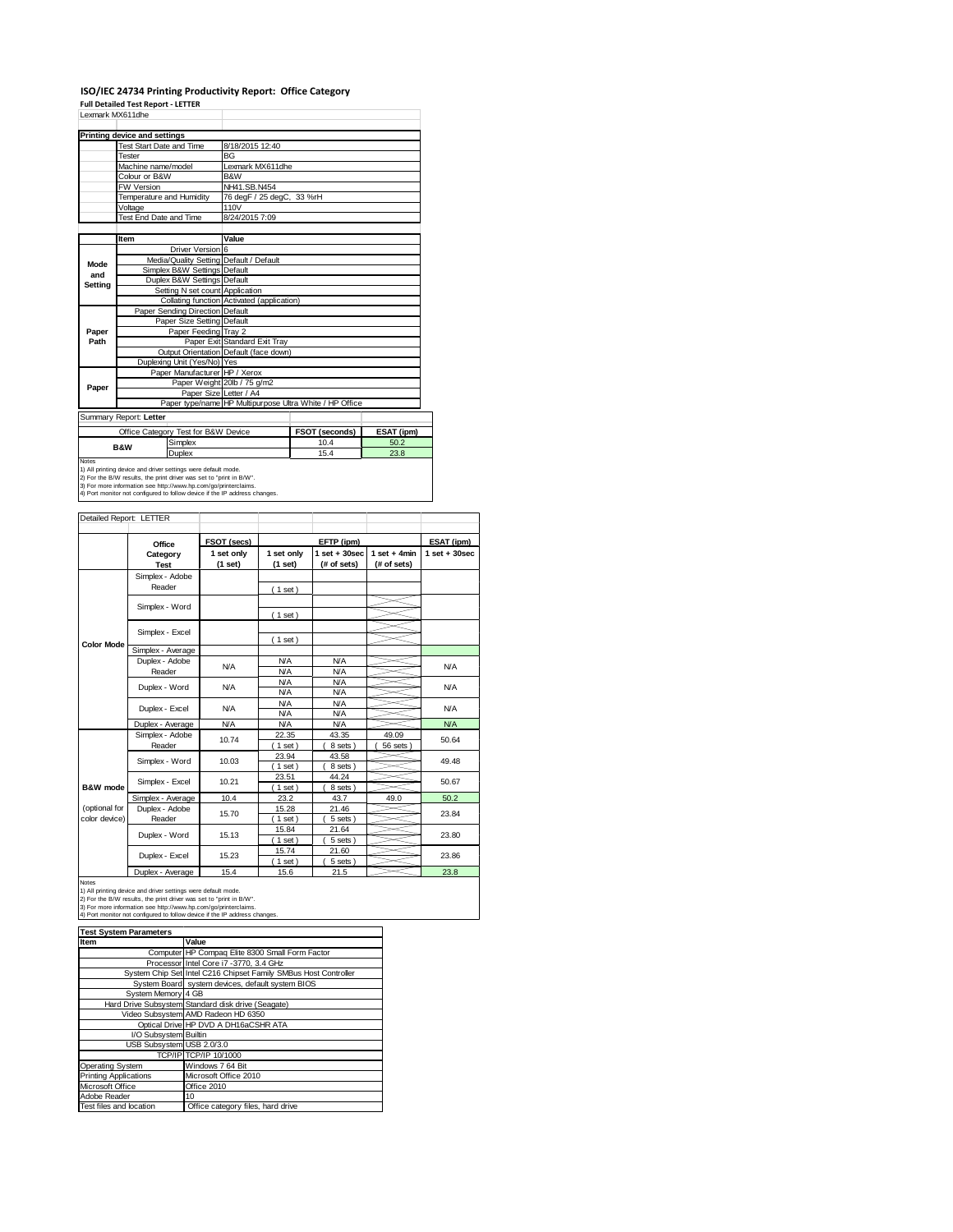### **ISO/IEC 24734 Printing Productivity Report: Office Category Full Detailed Test Report ‐ A4**

|              | Lexmark MX611dhe                                              |                                         |                                            |                                                         |            |  |
|--------------|---------------------------------------------------------------|-----------------------------------------|--------------------------------------------|---------------------------------------------------------|------------|--|
|              | Printing device and settings                                  |                                         |                                            |                                                         |            |  |
|              | Test Start Date and Time                                      |                                         | 8/18/2015 12:40                            |                                                         |            |  |
|              | Tester                                                        |                                         | <b>BG</b>                                  |                                                         |            |  |
|              | Machine name/model                                            |                                         | Lexmark MX611dhe                           |                                                         |            |  |
|              | Colour or B&W                                                 |                                         | B&W                                        |                                                         |            |  |
|              | <b>FW Version</b>                                             |                                         | NH41.SB.N454                               |                                                         |            |  |
|              | Temperature and Humidity                                      |                                         | 76 degF / 25 degC, 33 %rH                  |                                                         |            |  |
|              | Voltage                                                       |                                         | 110V                                       |                                                         |            |  |
|              | Test End Date and Time                                        |                                         | 8/24/2015 7:09                             |                                                         |            |  |
|              |                                                               |                                         |                                            |                                                         |            |  |
|              | Item                                                          |                                         | Value                                      |                                                         |            |  |
|              |                                                               | Driver Version 6                        |                                            |                                                         |            |  |
| Mode         |                                                               | Media/Quality Setting Default / Default |                                            |                                                         |            |  |
| and          |                                                               | Simplex B&W Settings Default            |                                            |                                                         |            |  |
| Setting      |                                                               | Duplex B&W Settings Default             |                                            |                                                         |            |  |
|              |                                                               | Setting N set count Application         |                                            |                                                         |            |  |
|              |                                                               |                                         | Collating function Activated (application) |                                                         |            |  |
|              |                                                               | Paper Sending Direction Default         |                                            |                                                         |            |  |
|              |                                                               | Paper Size Setting Default              |                                            |                                                         |            |  |
| Paper        |                                                               | Paper Feeding Tray 2                    |                                            |                                                         |            |  |
| Path         |                                                               |                                         | Paper Exit Standard Exit Tray              |                                                         |            |  |
|              |                                                               |                                         | Output Orientation Default (face down)     |                                                         |            |  |
|              | Duplexing Unit (Yes/No) Yes                                   |                                         |                                            |                                                         |            |  |
|              |                                                               | Paper Manufacturer HP / Xerox           |                                            |                                                         |            |  |
| Paper        |                                                               | Paper Size Letter / A4                  | Paper Weight 20lb / 75 g/m2                |                                                         |            |  |
|              |                                                               |                                         |                                            | Paper type/name HP Multipurpose Ultra White / HP Office |            |  |
|              |                                                               |                                         |                                            |                                                         |            |  |
|              | Summary Report: A4                                            |                                         |                                            |                                                         |            |  |
|              |                                                               | Office Category Test for B&W Device     |                                            | FSOT (seconds)                                          | ESAT (ipm) |  |
|              |                                                               | Simplex                                 |                                            | 10.6                                                    | 48.0       |  |
|              | <b>B&amp;W</b>                                                | Duplex                                  |                                            | 15.7                                                    | 23.2       |  |
| <b>Notes</b> |                                                               |                                         |                                            |                                                         |            |  |
|              | 1) All printing device and driver settings were default mode. |                                         |                                            |                                                         |            |  |

1) All printing device and driver settings were default mode.<br>2) For the B/W results, the print driver was set to "print in B/W".<br>3) For more information see http://www.hp.com/go/printerclaims.<br>4) Port monitor not configur

|                                | Office                    | FSOT (secs)           |                          | EFTP (ipm)                       |                               | ESAT (ipm)        |
|--------------------------------|---------------------------|-----------------------|--------------------------|----------------------------------|-------------------------------|-------------------|
|                                | Category<br><b>Test</b>   | 1 set only<br>(1 set) | 1 set only<br>(1 set)    | $1$ set $+30$ sec<br>(# of sets) | $1$ set + 4min<br>(# of sets) | $1$ set $+30$ sec |
|                                | Simplex - Adobe<br>Reader |                       | (1 set)                  |                                  |                               |                   |
|                                | Simplex - Word            |                       | (1 set)                  |                                  |                               |                   |
| Colour                         | Simplex - Excel           |                       | (1 set)                  |                                  |                               |                   |
| Mode                           | Simplex - Average         |                       |                          |                                  |                               |                   |
|                                | Duplex - Adobe<br>Reader  | N/A                   | <b>N/A</b><br><b>N/A</b> | <b>N/A</b><br><b>N/A</b>         |                               | <b>N/A</b>        |
|                                | Duplex - Word             | N/A                   | <b>N/A</b><br><b>N/A</b> | <b>N/A</b><br><b>N/A</b>         |                               | <b>N/A</b>        |
|                                | Duplex - Excel            | N/A                   | <b>N/A</b><br><b>N/A</b> | <b>N/A</b><br><b>N/A</b>         |                               | <b>N/A</b>        |
|                                | Duplex - Average          | <b>N/A</b>            | <b>N/A</b>               | <b>N/A</b>                       |                               | <b>N/A</b>        |
|                                | Simplex - Adobe<br>Reader | 10.77                 | 22.28<br>$1$ set)        | 41.61<br>8 sets)                 | 46.52<br>53 sets              | 48.09             |
|                                | Simplex - Word            | 10.38                 | 23.13<br>$1$ set)        | 42.24<br>8 sets)                 |                               | 47.97             |
| <b>R&amp;W</b> mode            | Simplex - Excel           | 10.56                 | 22.73<br>$1$ set $)$     | 42.29<br>8 sets)                 |                               | 48.11             |
|                                | Simplex - Average         | 10.6                  | 22.7                     | 42.0                             | 46.5                          | 48.0              |
| (optional for<br>color device) | Duplex - Adobe<br>Reader  | 16.03                 | 14.96<br>$1$ set)        | 20.98<br>5 sets                  |                               | 23.26             |
|                                | Duplex - Word             | 15.45                 | 15.52<br>$1$ set)        | 21.16<br>5 sets                  |                               | 23.26             |
|                                | Duplex - Excel            | 15.52                 | 15.46<br>$1$ set)        | 21.00<br>5 sets)                 |                               | 23.26             |
|                                | Duplex - Average          | 15.7                  | 15.3                     | 21.0                             |                               | 23.2              |

| <b>Test System Parameters</b> |                                                                 |  |  |
|-------------------------------|-----------------------------------------------------------------|--|--|
| Item                          | Value                                                           |  |  |
|                               | Computer HP Compaq Elite 8300 Small Form Factor                 |  |  |
|                               | Processor Intel Core i7 -3770, 3.4 GHz                          |  |  |
|                               | System Chip Set Intel C216 Chipset Family SMBus Host Controller |  |  |
|                               | System Board system devices, default system BIOS                |  |  |
| System Memory 4 GB            |                                                                 |  |  |
|                               | Hard Drive Subsystem Standard disk drive (Seagate)              |  |  |
|                               | Video Subsystem AMD Radeon HD 6350                              |  |  |
|                               | Optical Drive HP DVD A DH16aCSHR ATA                            |  |  |
| I/O Subsystem Builtin         |                                                                 |  |  |
| USB Subsystem USB 2.0/3.0     |                                                                 |  |  |
|                               | TCP/IP TCP/IP 10/1000                                           |  |  |
| <b>Operating System</b>       | Windows 7 64 Bit                                                |  |  |
| <b>Printing Applications</b>  | Microsoft Office 2010                                           |  |  |
| Microsoft Office              | Office 2010                                                     |  |  |
| Adobe Reader                  | 10                                                              |  |  |
| Test files and location       | Office category files, hard drive                               |  |  |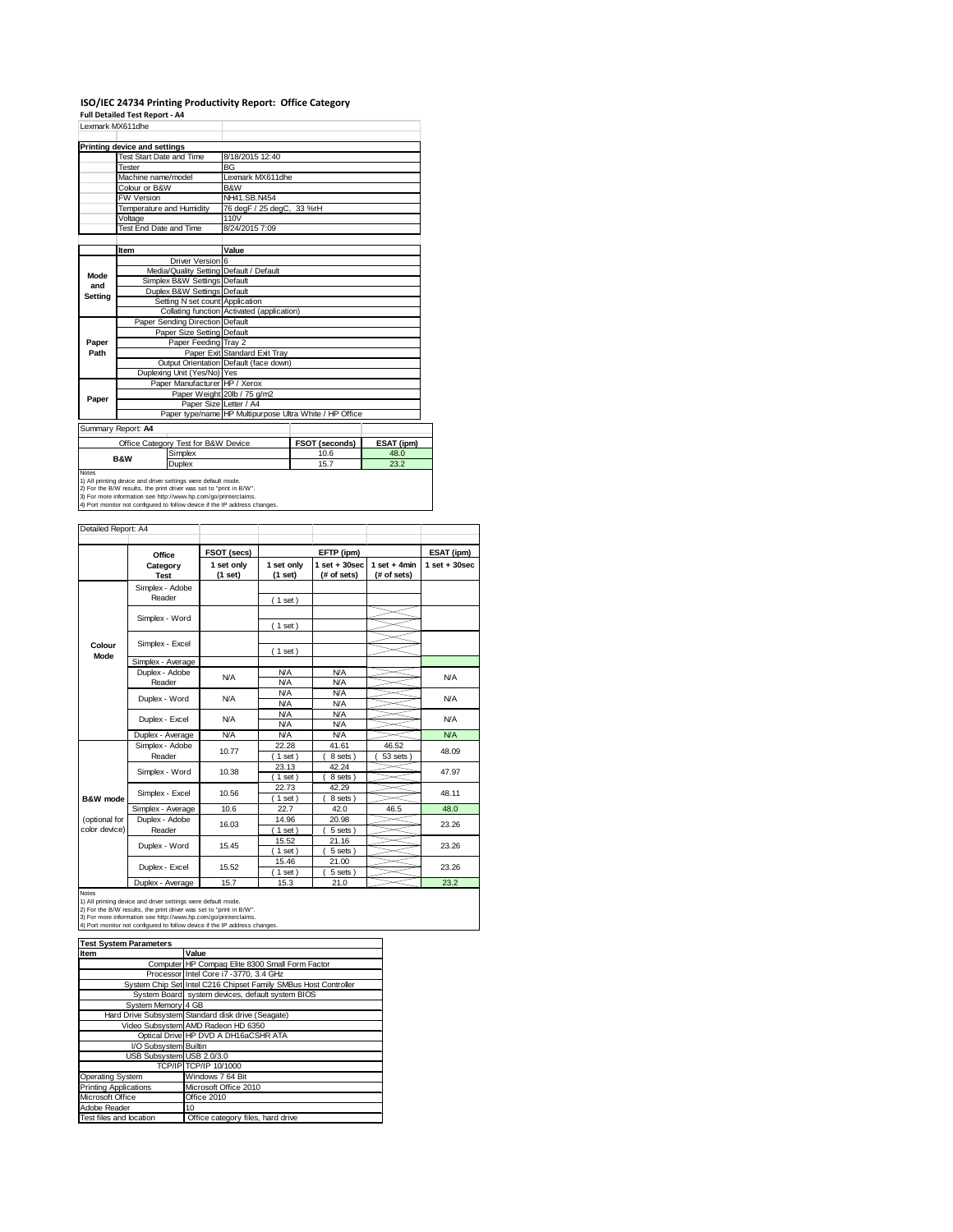## **ISO/IEC 17629 First Print Out Time Report: Office Category Full Detailed Test Report ‐ LETTER**

| Lexmark MX611dhe             |                              |                                |
|------------------------------|------------------------------|--------------------------------|
|                              | Printing device and settings |                                |
|                              | Test Start Date and Time     | 8/18/2015 12:40                |
|                              | Tester                       | BG                             |
|                              | Machine name/model           | Lexmark MX611dhe               |
|                              | Colour or B&W                | B&W                            |
|                              | <b>FW Version</b>            | NH41.SB.N454                   |
|                              | Configuration (options)      | Default                        |
|                              | Controller                   | <b>N/A</b>                     |
|                              | Printing device page count   | Not Specified                  |
| Printing supplies page count |                              | Not Specified                  |
|                              | Temperature and Humidity     | 77 degF / 25 degC, 34 %rH      |
|                              | Voltage                      | 110V                           |
|                              | Test End Date and Time       | 8/23/2015 14:42                |
|                              |                              |                                |
|                              | Item                         | Value                          |
| Mode                         | PDL and driver version       | 6                              |
| and                          | Print Quality mode           | default                        |
| Setting                      | <b>B&amp;W</b> settings      | default                        |
|                              | Paper feed orientation       | Short Edge                     |
| Paper                        | Paper type setting           | default                        |
|                              | Paper feeding                | Standard cassette              |
|                              | Paper exit                   | Standard exit tray             |
| Paper Path                   | Output orientation           | default (face up or face down) |

**ISO First Page Out Time Summary Report: Office Category**

| Summary Report: Letter |         |                                  |
|------------------------|---------|----------------------------------|
|                        |         | <b>FPOT from Ready (seconds)</b> |
| <b>B&amp;W</b>         | Simplex | 6.68                             |
|                        | Duplex  | 10.18                            |
| Notes                  |         |                                  |

|                                |                           | ISO First Page Out Time Report: Office Category |                    |                              |                      |            |
|--------------------------------|---------------------------|-------------------------------------------------|--------------------|------------------------------|----------------------|------------|
| <b>Detailed Report: LETTER</b> |                           |                                                 |                    |                              |                      |            |
|                                |                           | Word<br>(seconds)                               | Excel<br>(seconds) | Adobe<br>Reader<br>(seconds) | Average<br>(seconds) | Delay Time |
|                                | FPOT from Ready - Simplex |                                                 |                    |                              |                      |            |
|                                | FPOT from Ready - Duplex  |                                                 |                    |                              |                      |            |
| <b>Color Mode</b>              | FPOT from Sleep - Simplex |                                                 |                    |                              |                      |            |
|                                | Recovery Time             |                                                 |                    |                              |                      |            |
|                                | FPOT from Off - Simplex   |                                                 |                    |                              |                      |            |
|                                | Warm-up Time              |                                                 |                    |                              |                      |            |
|                                | FPOT from Ready - Simplex | 6.36                                            | 6.60               | 7.06                         | 6.68                 | 48 Seconds |
| <b>B&amp;W Mode</b>            | FPOT from Ready - Duplex  | 9.92                                            | 10.13              | 10.49                        | 10.18                | 48 Seconds |
|                                | FPOT from Sleep - Simplex |                                                 |                    | 9.72                         |                      | 80 Minutes |
|                                | Recovery Time             |                                                 |                    | 2.7                          |                      |            |
|                                | FPOT from Off - Simplex   |                                                 |                    | 105.07                       |                      |            |

Warm-up Time 98.01

 $>\lt$ 

 $\overline{\phantom{0}}$ 

Notes<br>1) All printing device and driver settings were default mode.<br>2) For the B/W results, the print driver was set to "print in B/W".<br>3) For more information see http://www.hp.com/go/printerclaims.<br>4) Port monitor not co

|                                  | <b>Test System Parameters</b> |                                                       |
|----------------------------------|-------------------------------|-------------------------------------------------------|
|                                  | Item                          | Value                                                 |
|                                  | Computer                      | HP Compaq Elite 8300 Small Form Factor                |
|                                  | Processor                     | Intel Core i7 -3770, 3.4 GHz                          |
|                                  | System Chip Set               | Intel C216 Chipset Family SMBus Host Controller       |
|                                  | System Board                  | system devices, default system BIOS                   |
| <b>Test</b>                      | <b>System Memory</b>          | 4 GB                                                  |
| System                           | Hard Drive Subsystem          | Standard disk drive (Seagate)                         |
|                                  | Video Subsystem               | AMD Radeon HD 6350                                    |
|                                  | Optical Drive                 | HP DVD A DH16aCSHR ATA                                |
|                                  | I/O Subsystem                 | <b>Builtin</b>                                        |
|                                  | <b>USB Subsystem</b>          | USB 2.0/3.0                                           |
| Printing<br>Device<br>Connection | TCP/IP                        | 10/1000                                               |
|                                  | <b>Operating System</b>       | Windows 7 Business/Ultimate, 64 bit, Build 7601, SP 1 |
|                                  |                               | Microsoft Office 2010 SP2                             |
| Software                         | <b>Printing Applications</b>  | Adobe Reader 10.1.4                                   |
|                                  | <b>Print Driver</b>           | 6                                                     |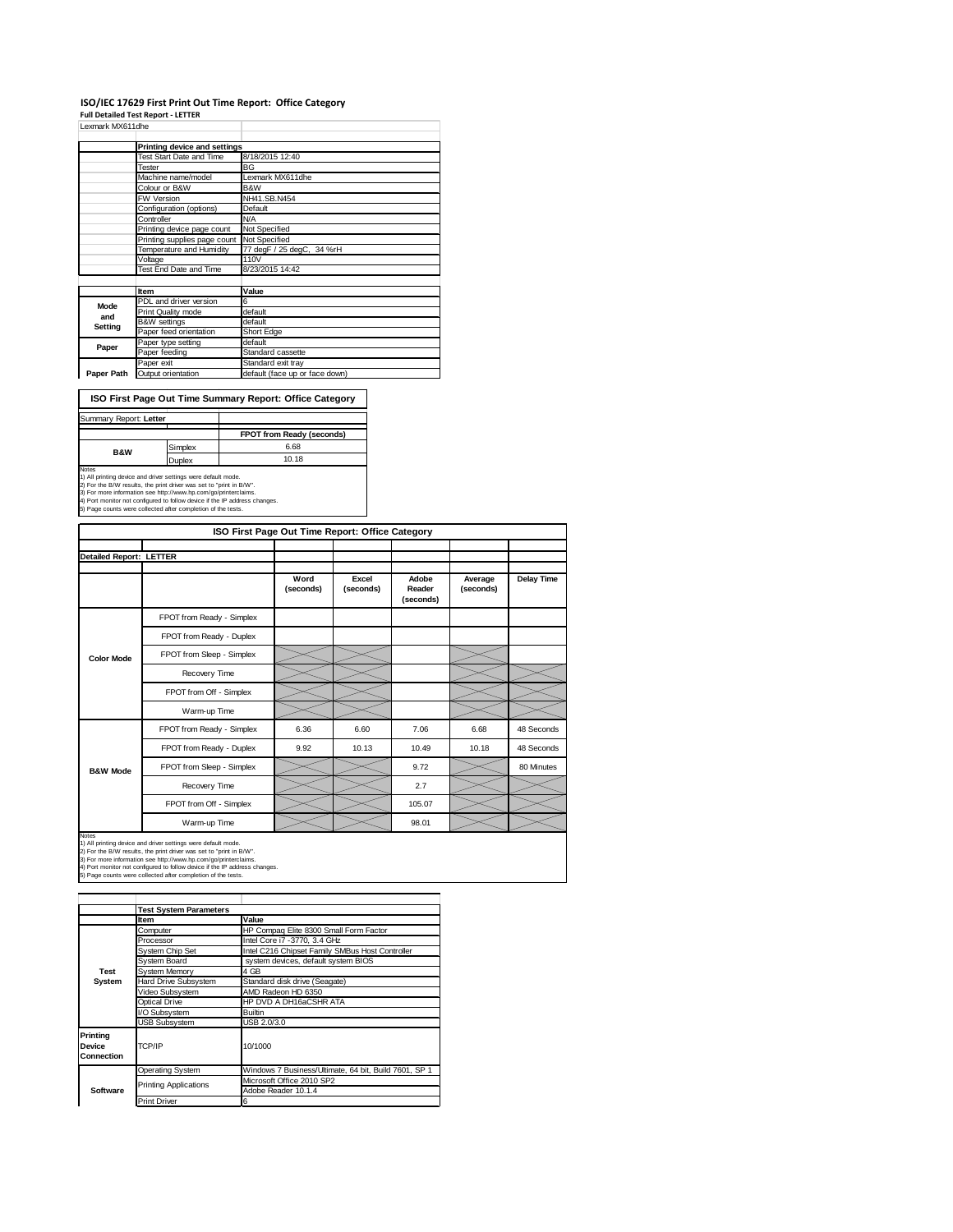### **ISO/IEC 17629 First Print Out Time Report: Office Category**

**Full Detailed Test Report ‐ A4**

| Lexmark MX611dhe |                              |                                |
|------------------|------------------------------|--------------------------------|
|                  | Printing device and settings |                                |
|                  | Test Start Date and Time     | 8/18/2015 12:40                |
|                  | Tester                       | BG                             |
|                  | Machine name/model           | Lexmark MX611dhe               |
|                  | Colour or B&W                | B&W                            |
|                  | <b>FW Version</b>            | NH41.SB.N454                   |
|                  | Configuration (options)      | Default                        |
|                  | Controller                   | <b>N/A</b>                     |
|                  | Printing device page count   | Not Specified                  |
|                  | Printing supplies page count | Not Specified                  |
|                  | Temperature and Humidity     | 77 degF / 25 degC, 34 %rH      |
|                  | Voltage                      | 110V                           |
|                  | Test End Date and Time       | 8/23/2015 14:42                |
|                  |                              |                                |
|                  | Item                         | Value                          |
| Mode             | PDL and driver version       | 6                              |
| and              | Print Quality mode           | default                        |
| Setting          | <b>B&amp;W</b> settings      | default                        |
|                  | Paper feed orientation       | Short Edge                     |
| Paper            | Paper type setting           | default                        |
|                  | Paper feeding                | Standard cassette              |
|                  | Paper exit                   | Standard exit tray             |
| Paper Path       | Output orientation           | default (face up or face down) |

**ISO First Page Out Time Summary Report: Office Category**

| Summary Report: A4 |               |                           |
|--------------------|---------------|---------------------------|
|                    |               |                           |
|                    |               | FPOT from Ready (seconds) |
| <b>B&amp;W</b>     | Simplex       | 6.60                      |
|                    | <b>Duplex</b> | 10.30                     |
| Notes              |               |                           |

Notes<br>1) All printing device and driver settings were default mode.<br>2) For the B/W results, the print driver was set to "print in B/W".<br>3) For more information see http://www.hp.com/go/printerclaims.<br>4) Port monitor not co

|                     |                           | ISO First Page Out Time Report: Office Category |                    |                              |                      |                   |
|---------------------|---------------------------|-------------------------------------------------|--------------------|------------------------------|----------------------|-------------------|
|                     |                           |                                                 |                    |                              |                      |                   |
| Detailed Report: A4 |                           |                                                 |                    |                              |                      |                   |
|                     |                           | Word<br>(seconds)                               | Excel<br>(seconds) | Adobe<br>Reader<br>(seconds) | Average<br>(seconds) | <b>Delay Time</b> |
|                     | FPOT from Ready - Simplex |                                                 |                    |                              |                      |                   |
|                     | FPOT from Ready - Duplex  |                                                 |                    |                              |                      |                   |
| <b>Colour Mode</b>  | FPOT from Sleep - Simplex |                                                 |                    |                              |                      |                   |
|                     | Recovery Time             |                                                 |                    |                              |                      |                   |
|                     | FPOT from Off - Simplex   |                                                 |                    |                              |                      |                   |
|                     | Warm-up Time              |                                                 |                    |                              |                      |                   |
|                     | FPOT from Ready - Simplex | 6.39                                            | 6.70               | 6.71                         | 6.60                 | 48 Seconds        |
|                     | FPOT from Ready - Duplex  | 10.12                                           | 10.26              | 10.50                        | 10.3                 | 48 Seconds        |
| <b>B&amp;W Mode</b> | FPOT from Sleep - Simplex |                                                 |                    | 9.75                         |                      | 80 Minutes        |
|                     | Recovery Time             |                                                 |                    | 3.0                          |                      |                   |
|                     | FPOT from Off - Simplex   |                                                 |                    | 104.67                       |                      |                   |
|                     | Warm-up Time              |                                                 |                    | 97.96                        |                      |                   |

Notes<br>1) All printing device and driver settings were default mode.<br>2) For the B/W results, the print driver was set to "print in B/W".<br>3) For more information see http://www.hp.com/go/printerclaims.<br>4) Port monitor not co

|                                                | <b>Test System Parameters</b> |                                                       |
|------------------------------------------------|-------------------------------|-------------------------------------------------------|
|                                                | Item                          | Value                                                 |
|                                                | Computer                      | HP Compaq Elite 8300 Small Form Factor                |
|                                                | Processor                     | Intel Core i7 -3770, 3.4 GHz                          |
|                                                | System Chip Set               | Intel C216 Chipset Family SMBus Host Controller       |
|                                                | System Board                  | system devices, default system BIOS                   |
| Test                                           | System Memory                 | 4 GB                                                  |
| System                                         | Hard Drive Subsystem          | Standard disk drive (Seagate)                         |
|                                                | Video Subsystem               | AMD Radeon HD 6350                                    |
|                                                | Optical Drive                 | HP DVD A DH16aCSHR ATA                                |
|                                                | I/O Subsystem                 | Builtin                                               |
|                                                | <b>USB Subsystem</b>          | USB 2.0/3.0                                           |
| <b>Printing</b><br><b>Device</b><br>Connection | TCP/IP                        | 10/1000                                               |
|                                                | Operating System              | Windows 7 Business/Ultimate, 64 bit, Build 7601, SP 1 |
|                                                |                               | Microsoft Office 2010 SP2                             |
| Software                                       | <b>Printing Applications</b>  | Adobe Reader 10.1.4                                   |
|                                                | <b>Print Driver</b>           | 6                                                     |
|                                                |                               |                                                       |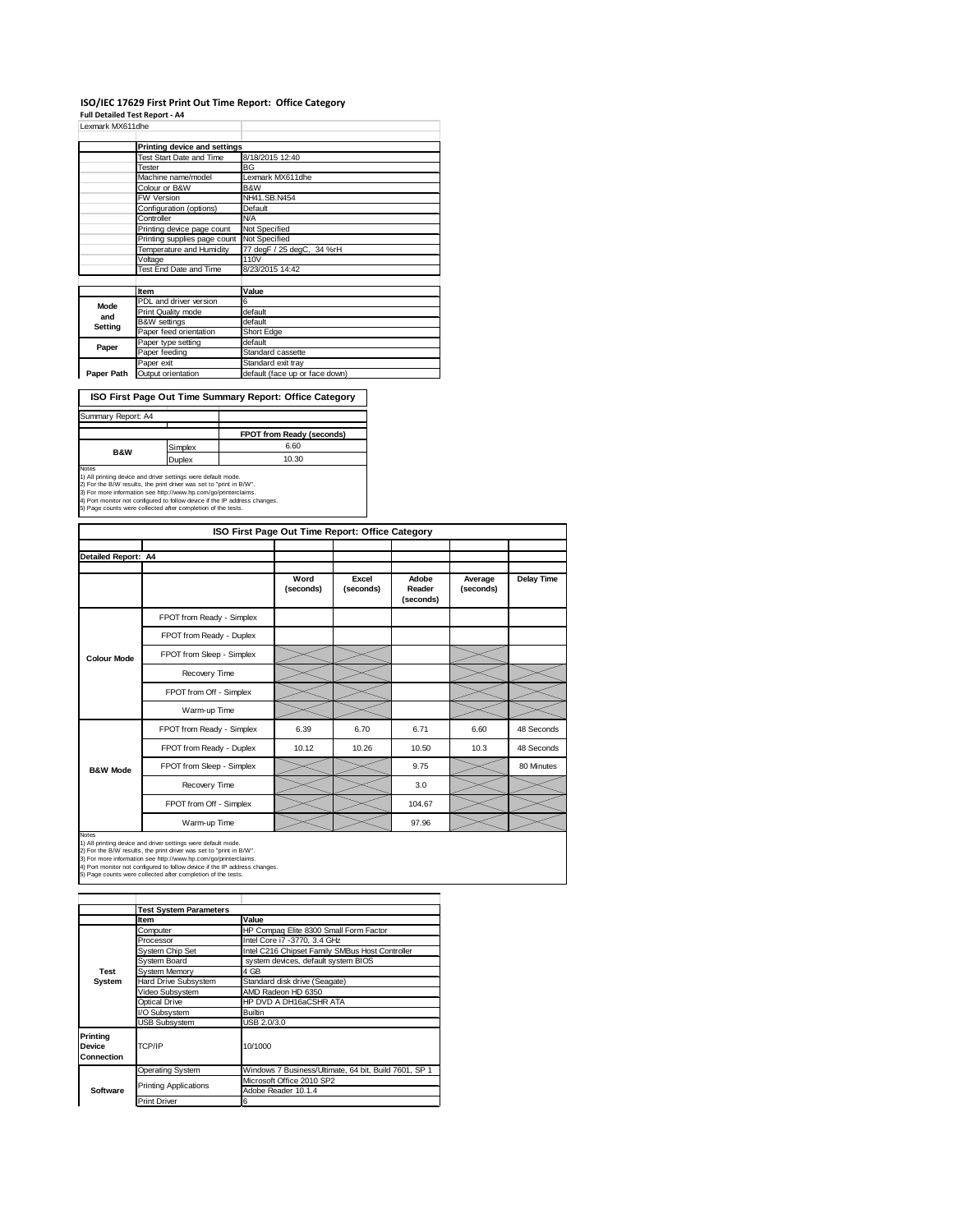**ISO/IEC 29183 Copy Productivity Report Full Detailed Test Report ‐ LETTER**

| Lexmark MX611dhe            |                                                                                                                                                                                                                    |                                                         |  |  |
|-----------------------------|--------------------------------------------------------------------------------------------------------------------------------------------------------------------------------------------------------------------|---------------------------------------------------------|--|--|
|                             | <b>Machine Setup Information</b>                                                                                                                                                                                   |                                                         |  |  |
|                             | Test Start Date and Time 8/17/2015 11:39                                                                                                                                                                           |                                                         |  |  |
|                             |                                                                                                                                                                                                                    | Tester BG                                               |  |  |
|                             |                                                                                                                                                                                                                    | Machine name/model Lexmark MX611dhe                     |  |  |
|                             | Colour or B&W B&W                                                                                                                                                                                                  |                                                         |  |  |
|                             |                                                                                                                                                                                                                    | FW Version NH41.SB.N454                                 |  |  |
|                             | Configuration (options) Not Specified                                                                                                                                                                              |                                                         |  |  |
|                             |                                                                                                                                                                                                                    | Temperature and Humidity 76 degF / 25 degC, 33 %rH      |  |  |
|                             | Test End Date and Time: 8/24/2015 11:47                                                                                                                                                                            |                                                         |  |  |
|                             |                                                                                                                                                                                                                    |                                                         |  |  |
|                             | Pre-set Item                                                                                                                                                                                                       | <b>Pre-set Value</b>                                    |  |  |
|                             | Output Resolution Default                                                                                                                                                                                          |                                                         |  |  |
|                             | Output Quality Default                                                                                                                                                                                             |                                                         |  |  |
| Mode                        |                                                                                                                                                                                                                    | Copying Mode Colour for Colour and B&W for B&W          |  |  |
|                             | Auto Density Adjustment Default                                                                                                                                                                                    |                                                         |  |  |
|                             |                                                                                                                                                                                                                    | Collating function Set in Control Panel                 |  |  |
|                             | Paper Sending Direction Default                                                                                                                                                                                    |                                                         |  |  |
| Paper                       | Paper Type Setting Default                                                                                                                                                                                         |                                                         |  |  |
| Paper                       | Paper Feeding Tray 2                                                                                                                                                                                               |                                                         |  |  |
| Path                        |                                                                                                                                                                                                                    | Paper Exit Default                                      |  |  |
|                             |                                                                                                                                                                                                                    | Face Up Exit Default (face down)                        |  |  |
|                             | <b>Fixing Capability Default</b>                                                                                                                                                                                   |                                                         |  |  |
| Temporary                   | Image Quality Stability Default                                                                                                                                                                                    |                                                         |  |  |
| Stop                        | Capacity of Paper Default                                                                                                                                                                                          |                                                         |  |  |
|                             |                                                                                                                                                                                                                    | Others None                                             |  |  |
|                             |                                                                                                                                                                                                                    |                                                         |  |  |
|                             | Paper Manufacturer HP / Xerox                                                                                                                                                                                      |                                                         |  |  |
| Paper                       |                                                                                                                                                                                                                    | Paper Weight 20lb / 75 g/m2                             |  |  |
|                             |                                                                                                                                                                                                                    | Paper Size Letter / A4                                  |  |  |
|                             |                                                                                                                                                                                                                    | Paper type/name HP Multipurpose Ultra White / HP Office |  |  |
| Summary Report: Letter      |                                                                                                                                                                                                                    |                                                         |  |  |
|                             |                                                                                                                                                                                                                    |                                                         |  |  |
|                             | sFCOT                                                                                                                                                                                                              | sESAT (ipm)                                             |  |  |
| <b>B&amp;W</b>              | 5.9                                                                                                                                                                                                                | 49.6                                                    |  |  |
| Notes<br>Set<br>of<br>first | First Copy Out and Copy Speed measured using ISO/IEC 29183, excludes<br>For<br>test<br>documents.<br>http://www.hp.com/go/printerclaims. Exact speed varies depending on the<br>system configuration and document. | more<br>information<br>SAR                              |  |  |

| Detailed Report: LETTER |         |              |       |                                                                                                            |                                                                                                                            |       |  |
|-------------------------|---------|--------------|-------|------------------------------------------------------------------------------------------------------------|----------------------------------------------------------------------------------------------------------------------------|-------|--|
|                         |         |              |       |                                                                                                            |                                                                                                                            |       |  |
|                         | Target  | sFCOT (secs) |       | sEFTP (ipm)                                                                                                | sESAT (ipm)                                                                                                                |       |  |
|                         |         |              | 1copy | 1copy+30sec                                                                                                | 1copy+4minutes                                                                                                             |       |  |
|                         | A       | 5.78         | 10.38 | 39.92                                                                                                      | 47.90                                                                                                                      | 49.58 |  |
|                         |         |              |       | 33 sets                                                                                                    | 221 sets                                                                                                                   |       |  |
|                         | В       | 5.91         | 10.15 | 42.42                                                                                                      |                                                                                                                            | 49.76 |  |
|                         |         |              |       | 33 sets                                                                                                    |                                                                                                                            |       |  |
| <b>B&amp;W</b>          | C       | 5.78         | 10.37 | 42.92                                                                                                      |                                                                                                                            | 49.78 |  |
|                         |         |              |       | 35 sets                                                                                                    |                                                                                                                            |       |  |
|                         | D       | 6.00         | 10.00 | 40.79                                                                                                      |                                                                                                                            | 49.35 |  |
|                         |         |              |       | 26 sets                                                                                                    |                                                                                                                            |       |  |
|                         | Average | 5.9          | 10.2  | 41.5                                                                                                       | 47.9                                                                                                                       | 49.6  |  |
|                         |         |              |       | http://www.hp.com/go/printerclaims. Exact speed varies depending on the system configuration and document. | First Copy Out and Copy Speed measured using ISO/IEC 29183, excludes first set of test documents. For more information see |       |  |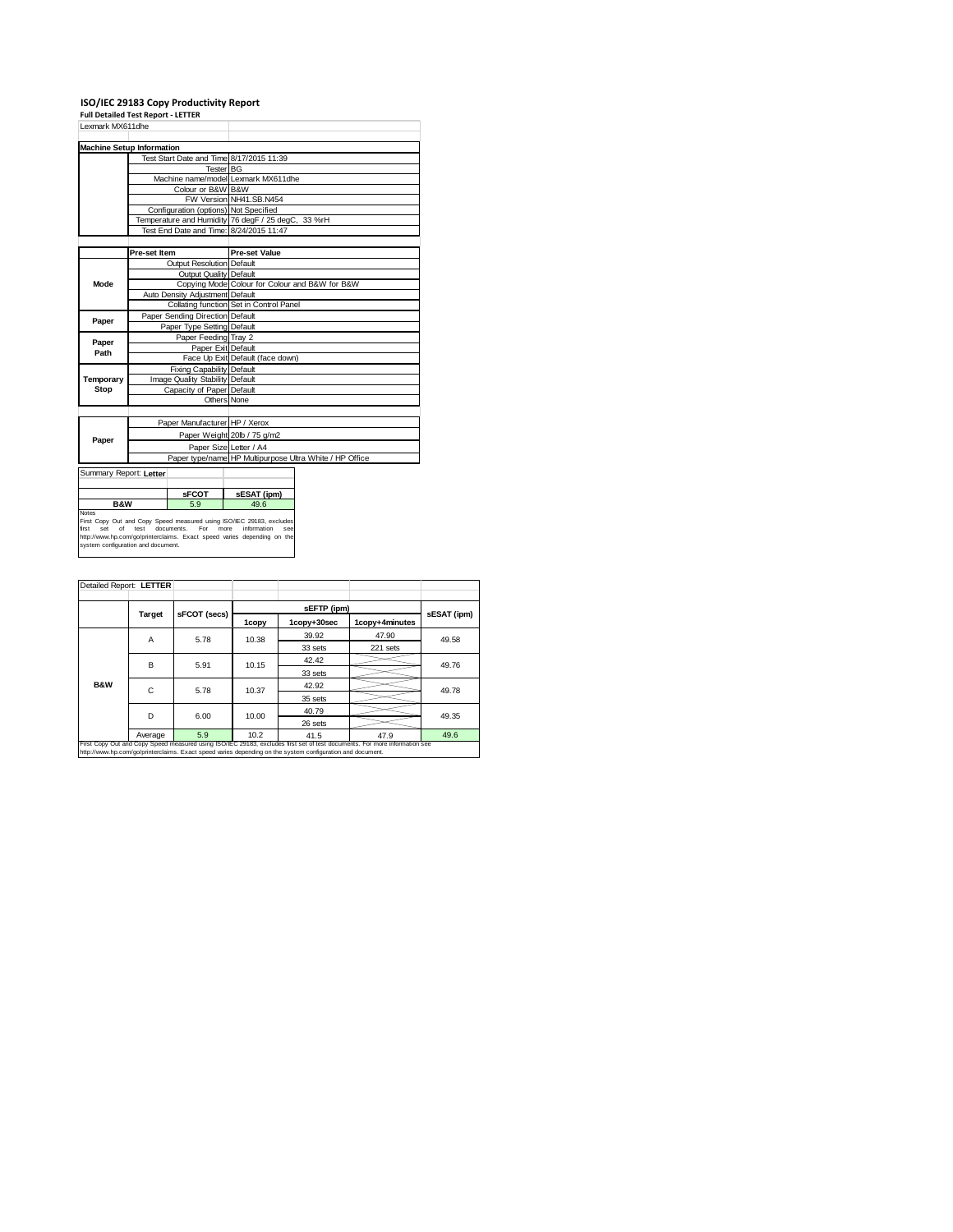# **ISO/IEC 29183 Copy Productivity Report Full Detailed Test Report ‐ A4**

| Lexmark MX611dhe                   |                                 |                                       |                                                                                                       |                                         |  |  |
|------------------------------------|---------------------------------|---------------------------------------|-------------------------------------------------------------------------------------------------------|-----------------------------------------|--|--|
| <b>Machine Setup Information</b>   |                                 |                                       |                                                                                                       |                                         |  |  |
|                                    |                                 |                                       | Test Start Date and Time 8/17/2015 11:39                                                              |                                         |  |  |
|                                    |                                 | Tester BG                             |                                                                                                       |                                         |  |  |
|                                    |                                 |                                       | Machine name/model Lexmark MX611dhe                                                                   |                                         |  |  |
|                                    |                                 | Colour or B&W B&W                     |                                                                                                       |                                         |  |  |
|                                    |                                 |                                       | FW Version NH41.SB.N454                                                                               |                                         |  |  |
|                                    |                                 | Configuration (options) Not Specified |                                                                                                       |                                         |  |  |
|                                    |                                 |                                       | Temperature and Humidity 76 degF / 25 degC, 33 %rH                                                    |                                         |  |  |
|                                    |                                 |                                       | Test End Date and Time: 8/24/2015 11:47                                                               |                                         |  |  |
|                                    |                                 |                                       |                                                                                                       |                                         |  |  |
|                                    | Pre-set Item                    |                                       | <b>Pre-set Value</b>                                                                                  |                                         |  |  |
|                                    |                                 | Output Resolution Default             |                                                                                                       |                                         |  |  |
|                                    |                                 | Output Quality Default                |                                                                                                       |                                         |  |  |
| Mode                               |                                 |                                       | Copying Mode Colour for Colour and B&W for B&W                                                        |                                         |  |  |
|                                    |                                 | Auto Density Adjustment Default       |                                                                                                       |                                         |  |  |
|                                    |                                 |                                       |                                                                                                       | Collating function Set in Control Panel |  |  |
| Paper                              |                                 | Paper Sending Direction Default       |                                                                                                       |                                         |  |  |
|                                    | Paper Type Setting Default      |                                       |                                                                                                       |                                         |  |  |
| Paper                              |                                 | Paper Feeding Tray 2                  |                                                                                                       |                                         |  |  |
| Path                               |                                 | Paper Exit Default                    |                                                                                                       |                                         |  |  |
|                                    |                                 |                                       | Face Up Exit Default (face down)                                                                      |                                         |  |  |
|                                    |                                 | Fixing Capability Default             |                                                                                                       |                                         |  |  |
| Temporary                          | Image Quality Stability Default |                                       |                                                                                                       |                                         |  |  |
| Stop                               |                                 | Capacity of Paper Default             |                                                                                                       |                                         |  |  |
|                                    |                                 |                                       | Others None                                                                                           |                                         |  |  |
|                                    |                                 |                                       |                                                                                                       |                                         |  |  |
|                                    |                                 | Paper Manufacturer HP / Xerox         |                                                                                                       |                                         |  |  |
| Paper                              |                                 |                                       | Paper Weight 20lb / 75 g/m2                                                                           |                                         |  |  |
|                                    |                                 |                                       | Paper Size Letter / A4                                                                                |                                         |  |  |
|                                    |                                 |                                       | Paper type/name HP Multipurpose Ultra White / HP Office                                               |                                         |  |  |
| Summary Report: A4                 |                                 |                                       |                                                                                                       |                                         |  |  |
|                                    |                                 |                                       |                                                                                                       |                                         |  |  |
|                                    |                                 | <b>sFCOT</b>                          | sESAT (ipm)                                                                                           |                                         |  |  |
|                                    | <b>B&amp;W</b><br>6.0           |                                       | 47.2                                                                                                  |                                         |  |  |
| Notes                              |                                 |                                       |                                                                                                       |                                         |  |  |
|                                    |                                 |                                       | First Copy Out and Copy Speed measured using ISO/IEC 29183, excludes                                  |                                         |  |  |
| of<br>first<br>Set                 | test                            | documents.<br>For                     | more<br>information<br>SAR<br>http://www.hp.com/go/printerclaims. Exact speed varies depending on the |                                         |  |  |
| system configuration and document. |                                 |                                       |                                                                                                       |                                         |  |  |
|                                    |                                 |                                       |                                                                                                       |                                         |  |  |
|                                    |                                 |                                       |                                                                                                       |                                         |  |  |

| Detailed Report: A4 |                                                                                                                                                                                                                                          |              |       |             |                |             |  |  |
|---------------------|------------------------------------------------------------------------------------------------------------------------------------------------------------------------------------------------------------------------------------------|--------------|-------|-------------|----------------|-------------|--|--|
|                     |                                                                                                                                                                                                                                          |              |       | sEFTP (ipm) |                |             |  |  |
|                     | Target                                                                                                                                                                                                                                   | sFCOT (secs) | 1copy | 1copy+30sec | 1copy+4minutes | sESAT (ipm) |  |  |
|                     | Α                                                                                                                                                                                                                                        | 6.03         | 9.96  | 40.29       | 46.01          | 47.62       |  |  |
|                     |                                                                                                                                                                                                                                          |              |       | 38 sets     | 216 sets       |             |  |  |
|                     | B                                                                                                                                                                                                                                        | 5.88         | 10.20 | 40.84       |                | 47.64       |  |  |
|                     |                                                                                                                                                                                                                                          |              |       | 34 sets     |                |             |  |  |
| <b>B&amp;W</b>      | C                                                                                                                                                                                                                                        | 5.97         | 10.05 | 40.39       |                |             |  |  |
|                     |                                                                                                                                                                                                                                          |              |       | 32 sets     |                | 47.15       |  |  |
|                     | D                                                                                                                                                                                                                                        | 5.84         | 10.27 | 40.22       |                | 46.78       |  |  |
|                     |                                                                                                                                                                                                                                          |              |       | 32 sets     |                |             |  |  |
|                     | Average                                                                                                                                                                                                                                  | 6.0          | 10.1  | 40.4        | 46.0           | 47.2        |  |  |
|                     | First Copy Out and Copy Speed measured using ISO/IEC 29183, excludes first set of test documents. For more information see<br>http://www.hp.com/go/printerclaims. Exact speed varies depending on the system configuration and document. |              |       |             |                |             |  |  |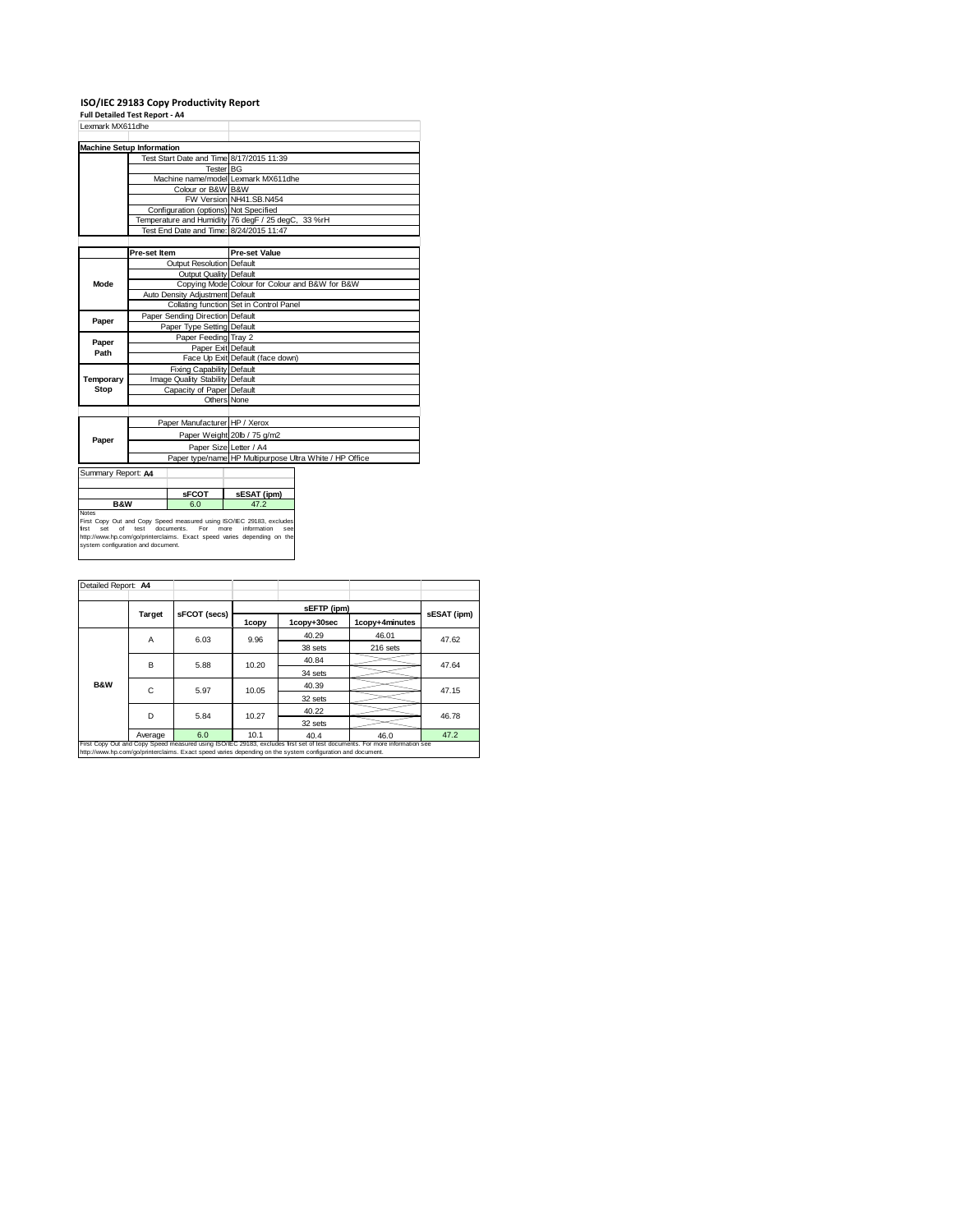# **ISO/IEC 24735 Copy Productivity Report Full Detailed Test Report ‐ LETTER**

| <b>Machine Setup Information</b>         |                                                                 |  |  |  |  |  |
|------------------------------------------|-----------------------------------------------------------------|--|--|--|--|--|
| Test Start Date and Time 8/16/2015 12:59 |                                                                 |  |  |  |  |  |
| Tester BG                                |                                                                 |  |  |  |  |  |
| Machine name/model Lexmark MX611dhe      |                                                                 |  |  |  |  |  |
| Colour or B&W B&W                        |                                                                 |  |  |  |  |  |
|                                          | FW Version NH41.SB.N454                                         |  |  |  |  |  |
| Configuration (options) Not Specified    |                                                                 |  |  |  |  |  |
|                                          | Temperature and Humidity 76 degF / 25 degC, 32 %rH              |  |  |  |  |  |
| Test End Date and Time: 8/17/2015 8:44   |                                                                 |  |  |  |  |  |
|                                          |                                                                 |  |  |  |  |  |
| Pre-set Item                             | <b>Pre-set Value</b>                                            |  |  |  |  |  |
| Output Resolution Default                |                                                                 |  |  |  |  |  |
| Output Quality Default                   |                                                                 |  |  |  |  |  |
| Copying Mode Default                     |                                                                 |  |  |  |  |  |
| Auto Density Adjustment Default          |                                                                 |  |  |  |  |  |
|                                          | Collating function Activated (if not activated in default mode) |  |  |  |  |  |
| Paper Sending Direction Default          |                                                                 |  |  |  |  |  |
| Paper Type Setting Default               |                                                                 |  |  |  |  |  |
|                                          | Paper Feeding Standard cassette                                 |  |  |  |  |  |
|                                          | Paper Exit Standard exit tray                                   |  |  |  |  |  |
| Face Up Exit Default                     |                                                                 |  |  |  |  |  |
| <b>Fixing Capability Default</b>         |                                                                 |  |  |  |  |  |
| Image Quality Stability Default          |                                                                 |  |  |  |  |  |
| Capacity of Paper Default                |                                                                 |  |  |  |  |  |
|                                          | Others Default                                                  |  |  |  |  |  |
|                                          |                                                                 |  |  |  |  |  |
| Paper Manufacturer HP / Xerox            |                                                                 |  |  |  |  |  |
|                                          | Paper Weight 20lb / 75 g/m2                                     |  |  |  |  |  |
| Paper Size Letter / A4                   |                                                                 |  |  |  |  |  |

|                         |                                                     | ISO/IEC 24735 Copy Productivity Report |            |                 |                  |                   |
|-------------------------|-----------------------------------------------------|----------------------------------------|------------|-----------------|------------------|-------------------|
| Detailed Report: LETTER |                                                     |                                        |            |                 |                  |                   |
|                         |                                                     | FSOT (secs)                            |            | EFTP (ipm)      |                  | ESAT (ipm)        |
|                         | <b>Copying Mode</b>                                 | 1 set only                             | 1 set only | $1$ set + 30sec | $1$ set + 4min   | $1$ set $+30$ sec |
| <b>Color Mode</b>       | 1:1                                                 |                                        | (1 set)    |                 |                  |                   |
|                         | 1:2                                                 |                                        | (1 set)    |                 |                  |                   |
|                         | 2:2                                                 |                                        | (1 set)    |                 |                  |                   |
|                         | 1:1                                                 | 10.53                                  | 22.79      | 39.34<br>8 sets | 48.35<br>56 sets | 50.49             |
| B&W mode                | 1:2                                                 | 17.20                                  | 13.94      | 21.02<br>5 sets |                  | 23.84             |
|                         | 2:2                                                 | 22.30                                  | 10.74      | 20.66<br>5 sets |                  | 23.84             |
| Notes                   | Reports located: http://www.hp.com/go/printerclaims |                                        |            |                 |                  |                   |